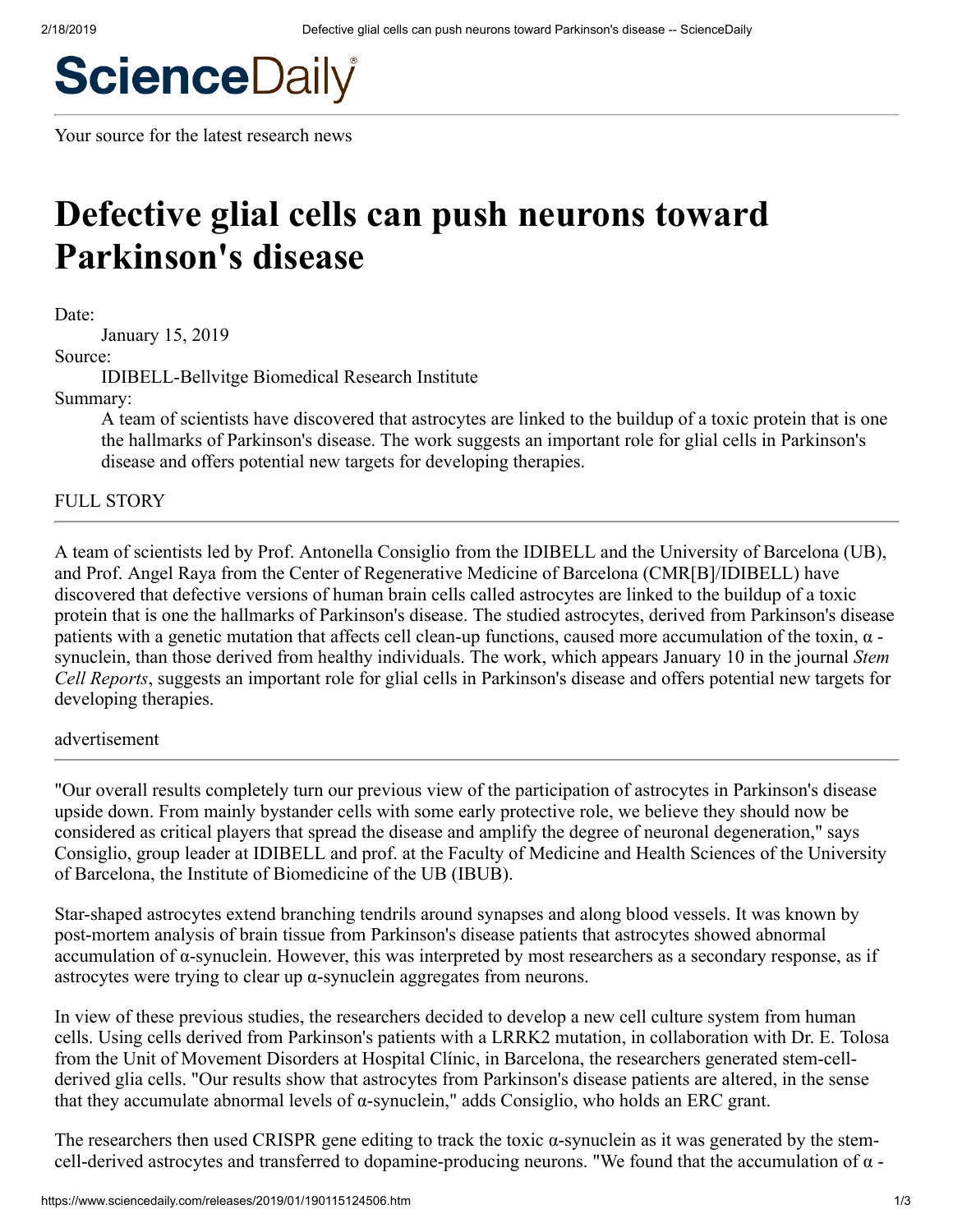2/18/2019 Defective glial cells can push neurons toward Parkinson's disease -- ScienceDaily

synuclein caused the targeted neurons' projecting branches -- axons and dendrites -- to shorten and disintegrate, resulting in neuronal death even to neurons from healthy individuals," says Angelique di Domenico, co-first author and former postdoctoral fellow in the Consiglio lab "In contrast, when healthy astrocytes were cultured with neurons from Parkinson's disease patients, axons and dendrites regenerated and  $\alpha$ -synuclein was prevented from accumulating, ultimately restoring neuronal function," adds di Domenico.

The researchers used a drug -- developed to treat abnormal intracellular buildup of toxic materials -- on the Parkinson's disease astrocytes. " For this work, we tested, in collaboration with Prof. A.M. Cuervo from the Albert Einstein College, NY, the effect of drugs that restore the function of cellular degradation pathways, and found that they prevent the appearance of alterations in patients' astrocytes, as well as the spread of the disease to dopaminergic neurons," Prof. Raya says. "While these results pave the way to using astrocytes as a target for novel therapies, there is much to be learned before these treatments can be translated to human beings."

"iPSCs derived from patients have undoubtedly accelerated advances in developing genuinely human experimental models of diseases; This work would not have been possible without the PD patients with Parkinson's disease who participated in the study. From a more technological standpoint, we were really surprised by the results of our experiments on  $\alpha$ -synuclein transfer, which were unambiguous," Consiglio concludes. Next steps involve investigating astrocytes from the 85 to 90 percent of Parkinson's cases that are sporadic, with no known genetic cause.

# advertisement

# **Story Source:**

[Materials](http://www.idibell.cat/en/whats-on/noticies/defective-glial-cells-can-push-neurons-toward-parkinsons-disease) provided by **[IDIBELL-Bellvitge Biomedical Research Institute](http://www.idibell.cat/)**. *Note: Content may be edited for style and length.*

### **Journal Reference**:

1. Angelique di Domenico, Giulia Carola, Carles Calatayud, Meritxell Pons-Espinal, Juan Pablo Muñoz, Yvonne Richaud-Patin, Irene Fernandez-Carasa, Marta Gut, Armida Faella, Janani Parameswaran, Jordi Soriano, Isidro Ferrer, Eduardo Tolosa, Antonio Zorzano, Ana Maria Cuervo, Angel Raya, Antonella Consiglio. **Patient-Specific iPSC-Derived Astrocytes Contribute to Non-Cell-Autonomous Neurodegeneration in Parkinson's Disease**. *Stem Cell Reports*, 2019; DOI: [10.1016/j.stemcr.2018.12.011](http://dx.doi.org/10.1016/j.stemcr.2018.12.011)

# **Cite This Page**:

- $\bullet$  [MLA](#page-1-0)
- $\bullet$  [APA](#page-1-1)
- [Chicago](#page-1-2)

<span id="page-1-0"></span>IDIBELL-Bellvitge Biomedical Research Institute. "Defective glial cells can push neurons toward Parkinson's disease." ScienceDaily. ScienceDaily, 15 January 2019.

<www.sciencedaily.com/releases/2019/01/190115124506.htm>.

<span id="page-1-1"></span>IDIBELL-Bellvitge Biomedical Research Institute. (2019, January 15). Defective glial cells can push neurons toward Parkinson's disease. *ScienceDaily*. Retrieved February 18, 2019 from

www.sciencedaily.com/releases/2019/01/190115124506.htm

<span id="page-1-2"></span>IDIBELL-Bellvitge Biomedical Research Institute. "Defective glial cells can push neurons toward Parkinson's disease." ScienceDaily. www.sciencedaily.com/releases/2019/01/190115124506.htm (accessed February 18, 2019).

advertisement